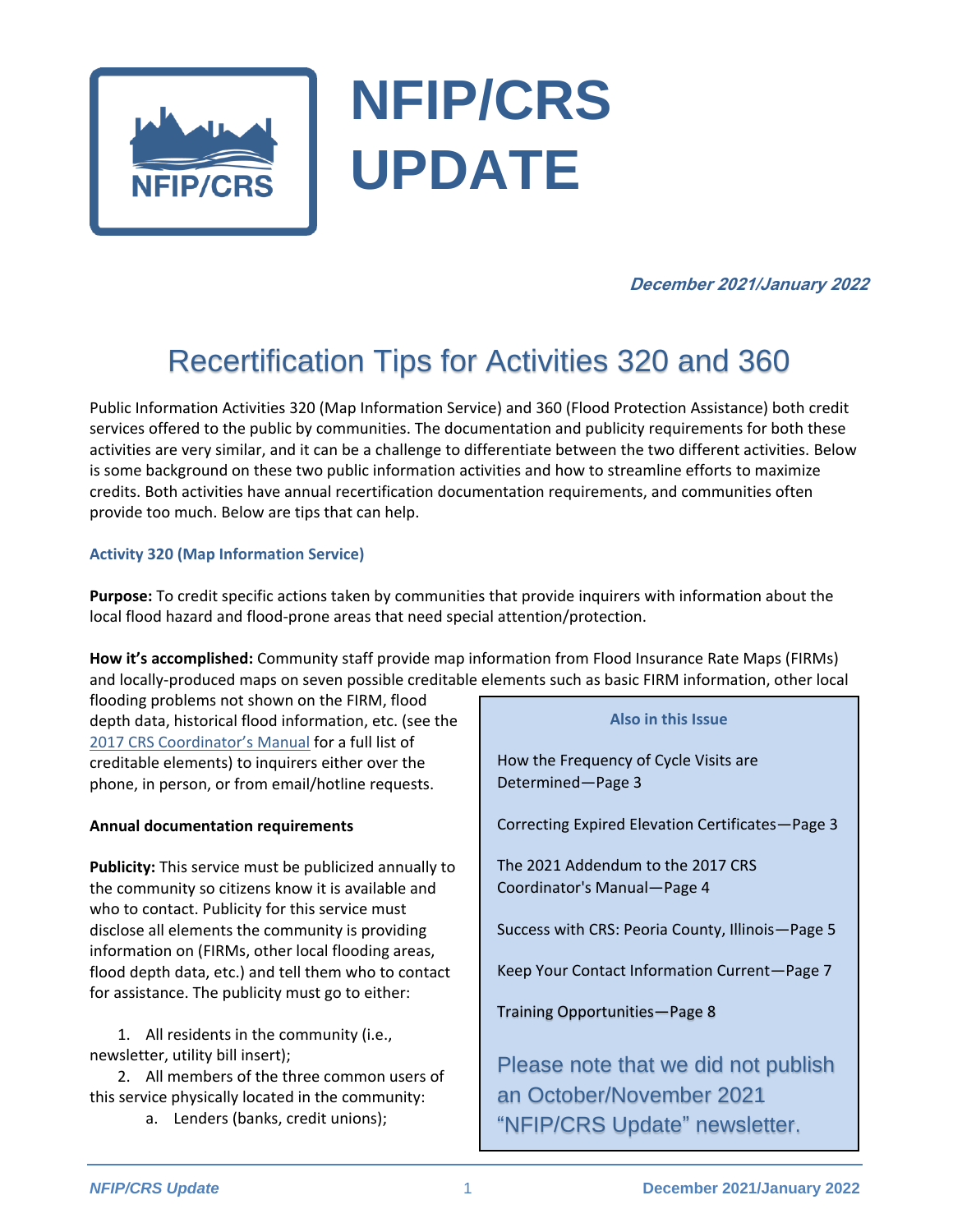- b. Insurance Agents; and
- c. Real Estate Agents;

3. The audience described as beneficial as part of a Program for Public Information (PPI) as credited in Activity 330.

**Documentation of Service:** The provision of this service must be documented annually. Examples of how to document the provision of service could include a log of the service, individual letters to inquirers, or print outs from a database that tracks inquiries/complaints/etc. The documentation must note:

- 1. The date of inquiry;
- 2. The address of location of the property in question;
- 3. The FIRM Zone; and

4. Whether the inquirer advised of the credited element. For example, if the community is using a log to record the service and is being credited for MI6 (historical flood information), the log should contain a column for "historical flooding information" and show when the information was offered.

If using a log, be sure a minimum of all four items under "Documentation of Service" are covered in the log and each element is clearly shown. The log should cover the entire year. The same applies to a print out from an inquiry/complaint database. If using individual letters or "determination" forms, be sure all elements are shown on the template. Only three of these need to be submitted with the recertification each year.

#### **Activity 360 (Flood Protection Assistance)**

**Purpose:** To credit specific action taken by communities that provide one-on-one help to inquirers who are interested in protecting their property from flooding.

**How it's accomplished:** Community staff provide assistance to inquirers about flooding and/or drainage concerns on their property either over the phone, in person, or from email/hotline requests. Community staff do not need to actually protect the property, just inform residents what the cause of the problem is and the various solutions that could be employed for flood protection. Community staff can also receive credit for providing advice on the various financial assistance measures available to the property owner.

#### **Annual documentation requirements:**

**Publicity:** This service must be publicized annually to the community so citizens know it is available and who to contact. Publicity for this service must disclose all elements the community is providing information on (property protection from a discussion, property protection from a visit to the property in question, or financial assistance advice), and tell them who to contact for assistance. The publicity must go to either:

- 1. All residents in the community (i.e., newsletter, utility bill insert);
- 2. All floodplain residents (usually a direct mailing); or
- 3. The audience described as beneficial as part of a PPI as credited in Activity 330.

**Documentation of Service:** The provision of this service must be documented annually. Examples of how to document include a log of the service, individual letters to inquirers, memos to the file, or print outs from a database that tracks inquiries/complaints/etc. The documentation must note:

- 1. The date of assistance given;
- 2. The type of assistance given;
- 3. The details of the findings; and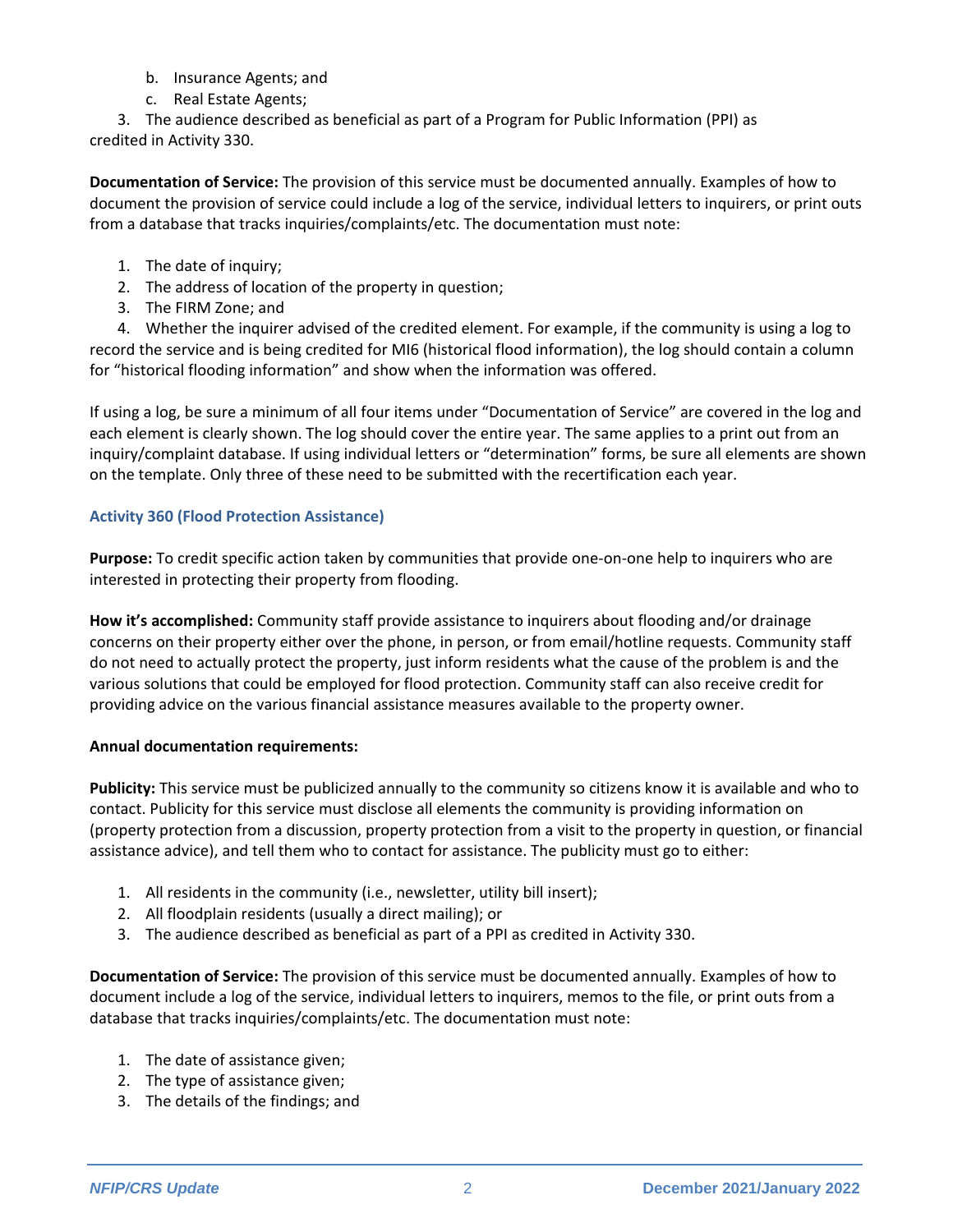4. recommendations given to the inquirer

If using a log, be sure a minimum of all four items under "Documentation of Service" are covered in the log and each is clearly shown. The log should cover the entire year. This also applies a print out from an inquiry/complaint database. If using only three of these, they need to be submitted with the recertification each year.

#### **Main Points for both Activities**

1. Please check the publicity requirements (audiences) for both activities. Publicity for both these activities can be sent to all residents. However, if that is not a viable option for a community, then the alternative publicity options must be used. Please understand the differences and conduct the outreach appropriately.

2. A community can use the same log or same letter template to serve the documentation requirement for both activities; however, both activities' required elements must be clearly identified on the document so that both can easily be verified.  $\equiv \equiv \equiv$ 

## How the Frequency of Cycle Visits are Determined

The frequency of cycle visits for some communities changed when the [2017 CRS Coordinat](https://www.fema.gov/sites/default/files/documents/fema_community-rating-system_coordinators-manual_2017.pdf)or's Manual became effective. As Community Rating System (CRS) communities know, a community participating in the CRS keeps its classification for three or five years after its effective date. Section 230 of the "Coordinator's Manual" says, "Cycle verifications are conducted every five years after the original application date for most CRS communities. Communities with larger total premium discounts and/or better classes may be visited on a three-year cycle."

In late 2016, it was announced that with the "Coordinator's Manual," communities receiving the top 10% of premium discount dollars, along with communities with a Class 1-4 rating, will be verified every three years. All other communities will be verified every five years. This change was phased in over the first five years after the new "Coordinator's Manual." Up until the 2017 edition of the "Coordinator's Manual," communities with a Class 9-6 rating received cycle visits every five years and Class 1-5 every three years.

This change came about as a result of the Federal Emergency Management Agency's (FEMA) and the CRS Task Force's work on the 2008 CRS Strategic Plan. In 2010, the CRS Task Force began considering whether the total dollar discount provided to a CRS community should be a consideration in determining the frequency of CRS credit verification. Subsequent research at East Carolina University that explored CRS verification methods recommended putting more verification emphasis on communities with larger dollar discounts. After further consideration, FEMA made the decision to implement the recommendations of the Task Force that the top 10% of CRS participating communities be verified on a three-year cycle basis. The top CRS discount community receives more than \$14 million in CRS discounts. If communities have questions when its next cycle visit will be, they should contact their ISO/CRS Specialist.  $\equiv \equiv \equiv$ 

# Correcting Expired Elevation Certificates

After checking all of your Elevation Certificates, your review results indicate you didn't meet the 90% correctness threshold and it's because of an "error 1064." The surveyor used an expired form. Which is the correct form to use? FEMA released the current Elevation Certificate form (FEMA form 086-0-33 (12/19)) on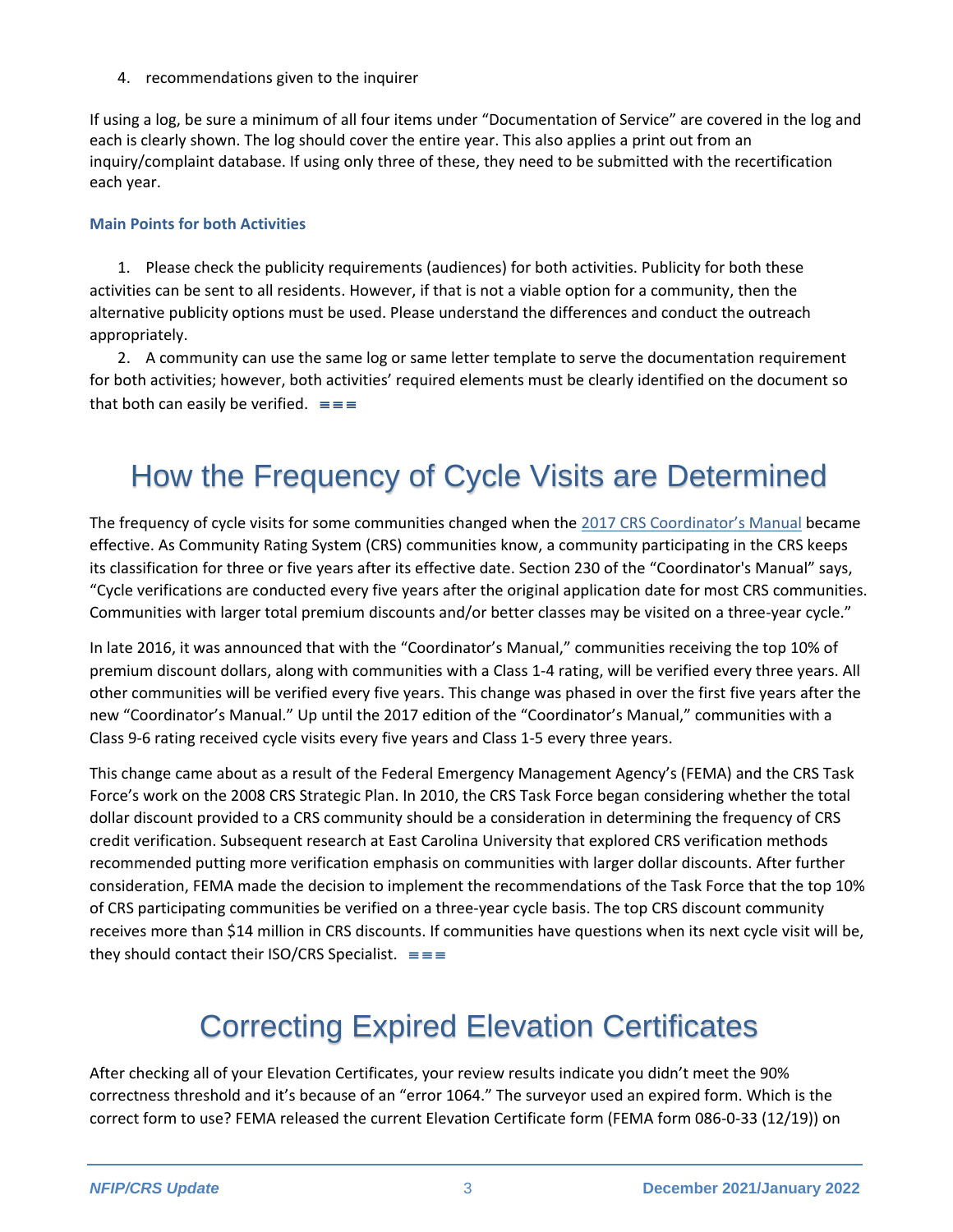February 20, 2020. Pursuant to a Write Your Own (WYO) Bulletin W-16040 dated June 16, 2016, no further transition periods will be provided when a new FEMA Elevation Certificate is approved. Anything signed by a surveyor on or after February 20, 2020, needs to be on the current Elevation Certificate that now expires November 30, 2022. You can find that expiration date in the upper right-hand corner of the Elevation Certificate.

If the surveyor used an expired form, local floodplain management officials can correct this mistake without having to receive a new Elevation Certificate from the surveyor. Here's how:

1. Print out a copy of the current Elevation Certificate form (or use a fillable PDF if you choose), copy over only Sections A, B, and C from the original Elevation Certificate onto the new certificate.

#### **Floodproofing Certificates**

Floodproofing Certificates have expiration dates on them as well. However, there is no Section or "Memo of Correction" specifically allowing corrections by the local floodplain management official. If an outdated Floodproofing form is received from an engineer or surveyor, you will have to require the certifier to submit the information on the current form.

- 2. Go to Section G and check Item G1 stating where it reads, "The information was taken from other documentation that has been signed and sealed by a licensed surveyor, engineer, or architect."
- 3. Be sure to enter, at minimum, your name and title, then sign and date Section G.
- 4. Include a brief comment in the Section G "Comments" box that the surveyor used an expired form and you are using the current form to correct it.
- 5. Attach the outdated Elevation Certificate to the new form and resubmit to ISO. Also, keep a copy for your records.
- 6. Share the forms with the property owner for their records as well.
- 7. Remind the surveyor to use the current form each time, or be sure to catch this when Finished Construction Elevation Certificates are submitted for your approval.

Some certificates are also submitted with form dates (lower left-corner of the form) and expiration dates that do not correspond to the correct forms. For instance, the correct current form has a form date of "(12/19)" and an expiration date of "November 30, 2022." Sometimes these dates on an outdated form are altered to make it look like it's the current form. Know that altering an Elevation Certificate like this will not only result in an error on your review, but altering a federal form is illegal.  $\equiv \equiv \equiv$ 

# The 2021 "Addendum to the 2017 CRS Coordinator's Manual"



The [2021 Addendum to the 2017 CRS Coordinator's Manual](https://www.fema.gov/sites/default/files/documents/fema_community-rating-system_coordinator-manual_addendum-2021.pdf) is now available and being used in conjunction with the current "Coordinator's Manual." It serves as a bridge between the 2017 guidance materials and the more comprehensive update that is anticipated when FEMA fully implements its National Flood Insurance Program (NFIP) transformation. Page A-4 of the "Addendum" explains, "How to Use the 2021 Addendum."

The "Addendum" includes two new prerequisite requirements, several new CRS credit opportunities, and some updates and modifications aimed at simplifying credit and

reporting requirements. A collection of [frequently asked questions about the Addendum](https://www.fema.gov/sites/default/files/documents/fema_community-rating-system_coordinator-manual_addendum-2021_FAQs.pdf) is also available.

Webinars in the [CRS Webinar Series](https://crsresources.org/training/) and recordings of CRS webinars will continue to focus on the "Addendum."  $=$   $=$   $=$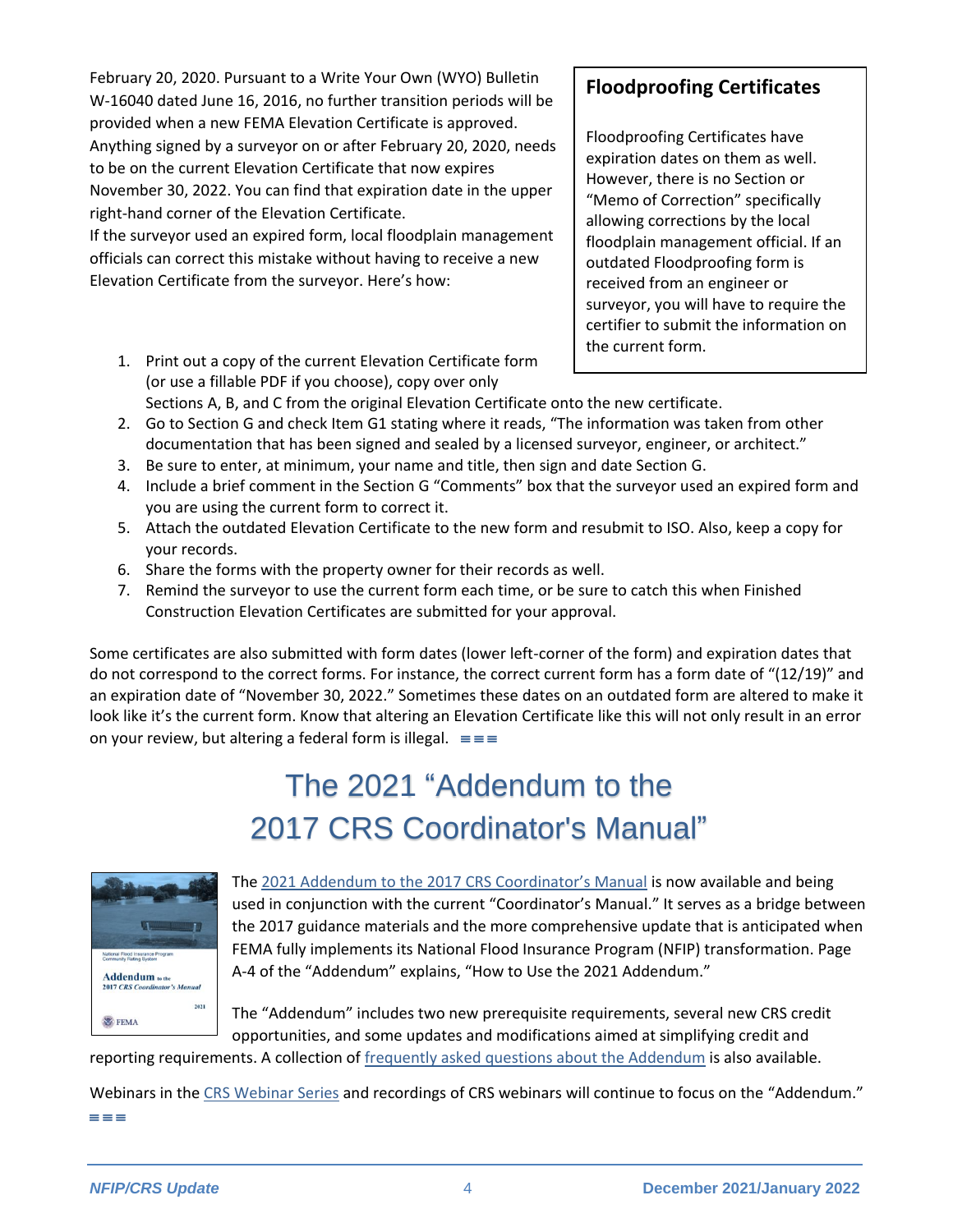# Success with CRS

A snapshot of the numerous floodplain management and CRS activities being carried out in Peoria County, Illinois. For more details, see the county's [website.](https://www.peoriacounty.org/) For more stories, see th[e Success with CRS w](https://successwithcrs.us/)ebsite.

#### **Being in the CRS makes County's Program Even Broader**

"We were doing a lot of floodplain management work before joining the Community Rating System," says Andrew Braun, Planner for unincorporated Peoria County, Illinois. "Now we are adding a step or two to many of those things to get maximum benefit from the CRS."

The county's 630 square miles are situated in north-central Illinois and are subject to flooding mostly from the Illinois River and Kickapoo Creek. It joined the CRS in 1993 and is now a Class 5, realizing a 25% discount on premiums for its 338 National Flood Insurance Program policy holders—a total of around \$70,000 annually.

#### **Awareness and Outreach**

"Without a doubt, the biggest benefit of joining the CRS has been the attention it has brought to floodplain management in our county," said Braun. "Residents, elected officials, county workers, bankers, insurance agents, and others are now more aware of the flood hazard, and they realize that the more effective our program is, the safer our citizens will be. And also, homeowners with NFIP policies will realize a huge reduction in their premiums."

To earn CRS outreach credit, the county started a flood information page on its website that is constantly being updated. All of the elevation certificates are on that site and can be accessed by the public. A mapping website identifies properties that have elevation certificates. "Potential property buyers, citizens, agents, lenders, and others now have access to all this information as well and it was the CRS that provided the incentive," Braun explains.

To further reach out to the citizens, the county uses annual mailings and participates in expositions and trade shows. "We teach floodplain management classes at the local community college and at county workshops," Braun said. The county's flood hazard maps, mitigation plan, and publications from FEMA all are available locally and online. "We have a much better-informed public because of our outreach efforts and they grew out of the CRS," said Braun.

#### **Recordkeeping and Staying up to Date**

"I'd say the second-biggest benefit of being in the CRS is that it forced us to keep better records," Braun said. Although the county implemented a range of activities before joining the CRS, "it helped us organize our system and keep track of what we are doing. That alone made a big difference," he said. The county also benefits from having five of its Planning & Zoning Office staff as Certified Floodplain Managers, also credited under the CRS.

Enforcing the most current buildings codes helps communities ensure that their standards are the best possible. "Needing to maintain our CRS credit has forced us to continually update our building codes and to keep our rating through the Building Code Effectiveness Grading Schedule (BCEGS)," said Braun. That help improve the safety of buildings throughout the county.

#### **Reducing Vulnerability to Flood Damage**

Since 1988, the county has acquired more than 125 floodplain properties, and in 2015 received two Hazard Mitigation Grant Program grants for a total of \$3 million. Those funds are targeted to remove another 40 flood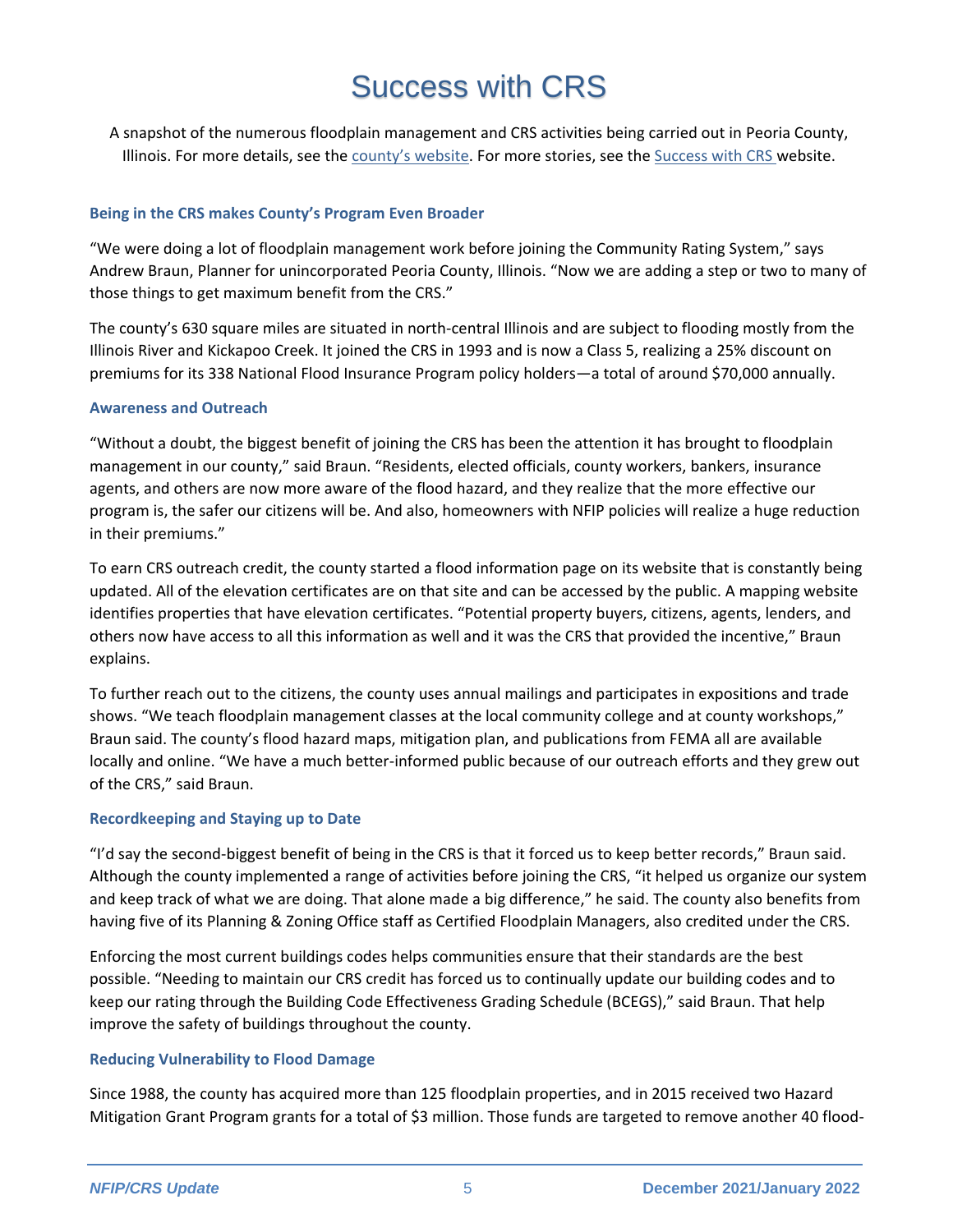prone structures from the floodplain. "Being a Class 5 in the CRS brought us credibility that helped us secure these grants," said Braun.

Striving for higher CRS credit points under Activity 510 (Floodplain Management Planning) pushed the county to develop a county-wide mitigation plan. "We have a plan we can be proud of, while being a state and regional leader in mitigation planning. Without the CRS, the motivation just was not there," Braun said

It is always hard to quantify what flood losses have been avoided. In June 2015, Peoria County saw its eighthworst flood in over a century. Braun said, "We should have had tremendous damage. But because of the higher regulatory standards, mitigation activities, and education—all inspired by the CRS—the damage was much less than it would have been."

#### **CRS Users Group**

The CRS Users Groups have been very helpful to Peoria County, according to Braun. The county is a part of the Illinois' Users Group. "But," Braun explains, "it is centered in Chicago and has most of its focus on urban flooding issues." So, the county led the way in starting a "downstate" CRS Users Group that focuses on rural, riverine conditions. "We deal more with natural features instead of a concrete environment, and it's easier for other downstate communities to get to meetings outside of Chicago," he says. The Chicago group meets three or four times a year and the downstate group meets another one or two times during the year. "It's all about helping each other and helping communities feel that they do not have to go it alone," he said.

In conclusion, Braun sums it up: "The Community Rating System puts us in an excellent position to succeed at implementing sound and effective floodplain management in our community. It is the blueprint that we follow."  $\equiv \equiv \equiv$ 

# Updates on CRS Training

The CRS Webinar Series is continuing throughout 2022. Please visit the [Training & Videos](https://crsresources.org/training/) page of the CRS Resources website for updates to the schedule. The 4-day, field-deployed CRS courses and 2-day CRS courses are being rescheduled, as needed. See Training Opportunities on page 8.  $\equiv \equiv \equiv$ 

### Resources to Promote Flood Insurance

The [FloodSmart website](https://www.floodsmart.gov/) and its [Agents page](https://agents.floodsmart.gov/) have an array of materials targeted toward consumers and insurance specialists. [NFIP Claims Handbook](https://www.fema.gov/sites/default/files/2020-05/FINAL_ClaimsHandbook_10252017.pdf) (FEMA F-687) guides policyholders in filing claims for flood damage. There are free materials available from FEMA's [media library](https://www.fema.gov/multimedia-library).  $\equiv \equiv$ 

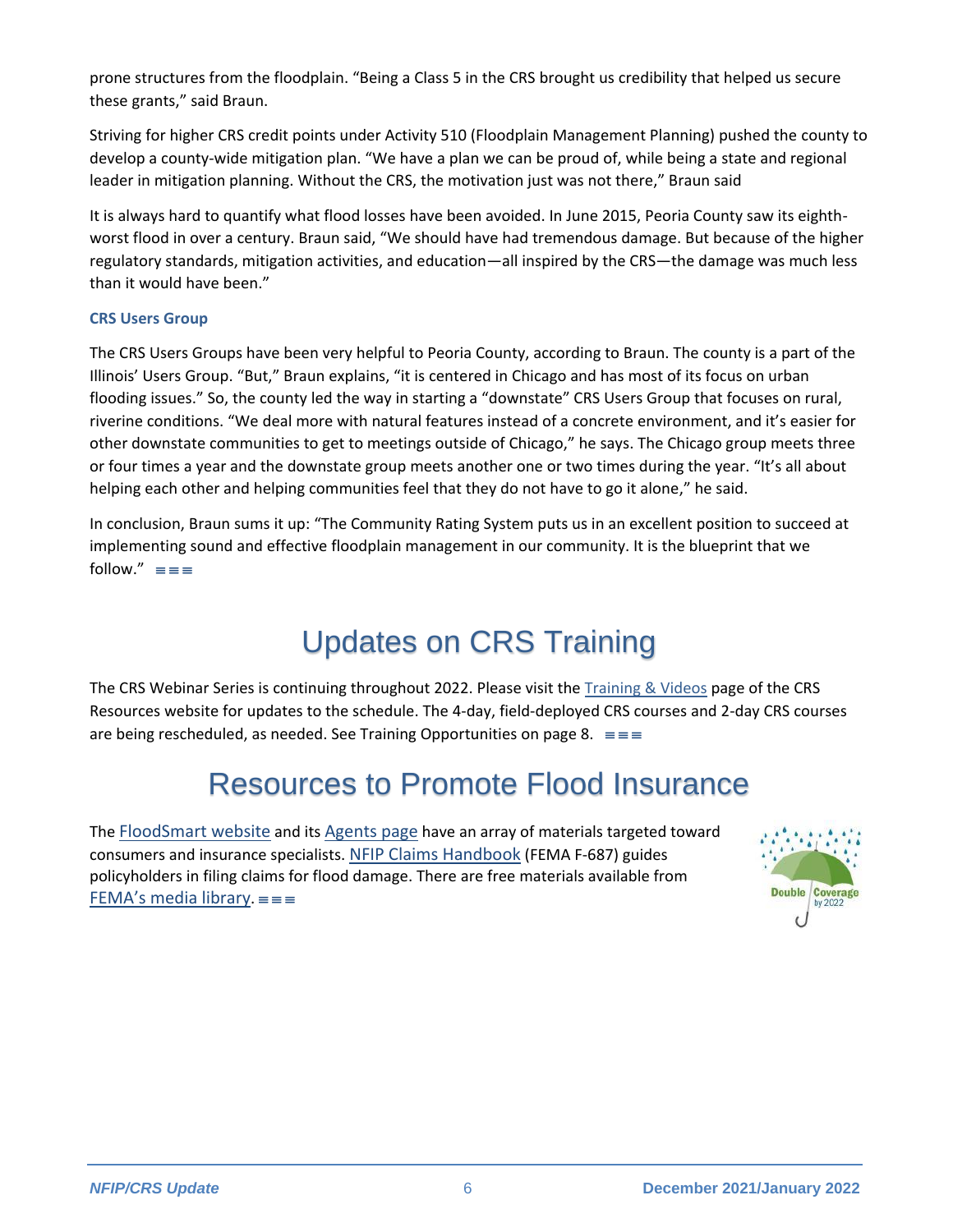# Keep Your Contact Information Current

If there are any staff changes (such as a new CRS Coordinator) or contact information updates in your community, please let your ISO/CRS Specialist know so we can update our files. If we cannot get in touch with the right person at cycle or recertification time, it creates unnecessary delays and difficulty with maintaining your classification.  $\equiv \equiv \equiv$ 

# Remember Your Recertification Schedule

The table below is another reminder of when your annual recertification is due. Each quarter, communities are notified 45 days ahead of the deadline and given the recertification packet to sign and return. If you do not receive a recertification packet, you can assume you were not required to recertify that year. This happens when you recently went through your cycle verification, are currently going through your cycle verification, or have a cycle verification scheduled for later in the year. Please pay attention to the emails you receive about this.

Direct any questions to the ISO/CRS Resource Specialist who contacts you for your recertification or Elevation Certificate review. We now have four ISO/CRS Resource Specialists responsible for processing annual recertifications and reviewing Elevation Certificates. They will be happy to help you.  $\equiv \equiv$ 

| <b>CRS Annual Recertification Schedule</b>                                                                                                                                                           |                                                                                                                                  |                                                                                                                           |                                                                                                                                                    |  |
|------------------------------------------------------------------------------------------------------------------------------------------------------------------------------------------------------|----------------------------------------------------------------------------------------------------------------------------------|---------------------------------------------------------------------------------------------------------------------------|----------------------------------------------------------------------------------------------------------------------------------------------------|--|
| CC-213 Recertification and Required Documentation Due to ISO By:                                                                                                                                     |                                                                                                                                  |                                                                                                                           |                                                                                                                                                    |  |
| 1st Quarter                                                                                                                                                                                          | 2nd Quarter                                                                                                                      | 3rd Quarter                                                                                                               | <b>4th Quarter</b>                                                                                                                                 |  |
| February 1                                                                                                                                                                                           | May 1                                                                                                                            | August 1                                                                                                                  | October 15                                                                                                                                         |  |
| Alaska<br>Connecticut<br>Florida: Miami-Dade County<br>Florida: Monroe County<br>Illinois<br>Indiana<br>lowa<br>Kansas<br>Maine<br>Michigan<br>Minnesota<br>Mississippi<br>New Hampshire<br>New York | Colorado<br>Delaware<br>Florida: All Others<br>Kentucky<br>Massachusetts<br>Missouri<br>Nebraska<br>Puerto Rico<br>West Virginia | Arkansas<br>California<br>Idaho<br>Louisiana<br>Montana<br>North Carolina<br>SouthCarolina<br>Utah<br>Virginia<br>Wyoming | Alabama<br>Arizona<br>Georgia<br>Hawaii<br>Maryland<br>Nevada<br>NewJersey<br>New Mexico<br>Oklahoma<br>Oregon<br>Tennessee<br>Texas<br>Washington |  |
| North Dakota<br>Ohio<br>Pennsylvania<br>Rhode Island<br>South Dakota<br>Vermont<br>Wisconsin                                                                                                         | Annual Recertification Information Distributed to Community By:                                                                  |                                                                                                                           |                                                                                                                                                    |  |
| December 15                                                                                                                                                                                          | March 15                                                                                                                         | <b>June 15</b>                                                                                                            | September 1                                                                                                                                        |  |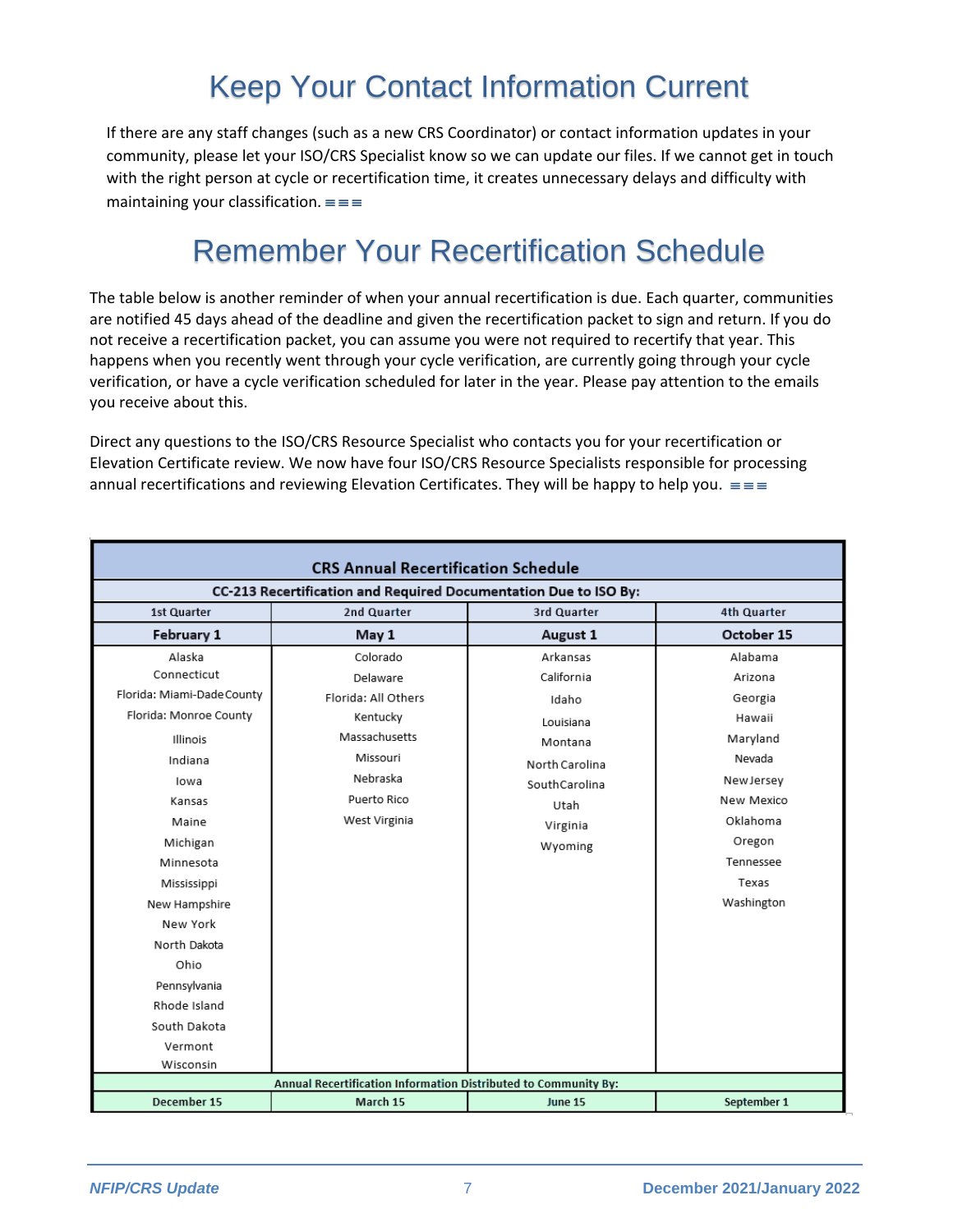## Online Resources

If you cannot find information about the CRS or a document you need, please notify your ISO/CRS Specialist or [NFIPCRS@iso.com.](mailto:NFIPCRS@iso.com) Below are helpful guidance documents and general information that can be found on the CRS Resources website.



[Making Corrections to the Repetitive Loss List](https://crsresources.org/files/500/making_corrections_to_the_repetitive_loss_list.pdf) is a one-page CRS handout that describes the new procedure communities submit to FEMA corrections to the repetitive loss list, using the Repetitive Loss Update Worksheet, also known as the AW-501.

[CRS Credit for Stormwater Management](https://crsresources.org/files/400/450_crs_credit_for_stormwater_management.pdf) is a full guide, including examples, to help communities tailor their stormwater management and watershed management programs in ways that reduce flood losses, protect natural processes, and earn CRS credit. This 2020 edition provides background on the creditable management techniques, discusses the legal aspects of such management, and describes various ways to document the creditable activities.

Webinar Schedule—This is posted on th[e Training & Videos page](https://crsresources.org/training/) of the CRS Resources website.

The most recent issue of the "NFIP/CRS Update" newsletter, in case you missed it, along with all other past issues, [can be found here.](https://crsresources.org/100-2/)

[Success with CRS](https://successwithcrs.us/) is a [website with articles](about:blank) about the many ways communities have found their own types of success through the CRS.  $\equiv \equiv \equiv$ 

# Training Opportunities

#### **CRS Webinars**

CRS offers 1-hour webinars to help communities understand and meet their CRS requirements. Many will be recorded, so they can be accessed later. Registration is free but required, as space is limited. Some courses provide continuing education credits for certified floodplain managers (CFMs). See all of the [CRS webinar](https://crsresources.org/training/)  [trainings available](https://crsresources.org/training/). All webinars begin at 1 p.m. Eastern/10 a.m. Pacific.

If you'd like to have a webinar on the FEMA Elevation Certificate, or a particular CRS activity, contact your ISO/CRS Specialist. For more on the CRS webinars, go to the Training tab of the [CRS Resources website](https://crsresources.org/). If you have questions about or suggestions for the CRS Webinar Series, contact [Becca.Croft@atkinsglobal.com](about:blank).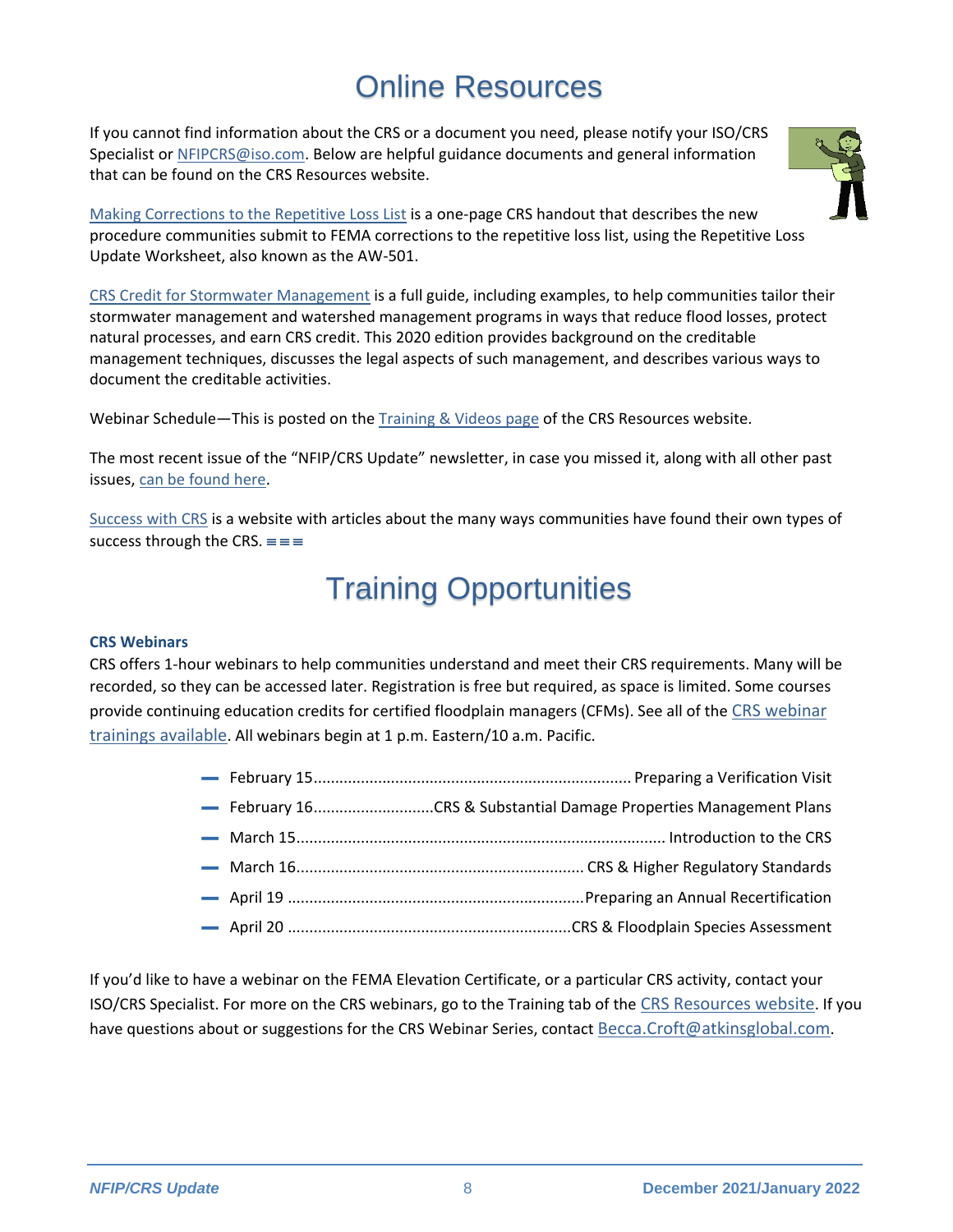#### **Workshops and Training related to the CRS**

▬ **The Community Rating System** (E0278) (field-deployed course is L0278) February 28-March 3, 2022; August 22-25, 2022

This is the all-purpose training course for the CRS. It is taught at FEMA's Emergency Management Institute (EMI) (see below) and at sites throughout the country at the request of interested communities, groups, or states, pending available funding.

- ▬ Attendees of E0278 CRS courses based on previous *CRS Coordinator's Manual*s may want to repeat this course. Therefore, restrictions on repeat attendance have been waived.
- ▬ For continuing education credit (CECs) for certified floodplain managers (CFMs), the Association of State Floodplain Managers (ASFPM) will award CECs earned at the E0278 CRS course.
- ▬ No more than two persons per community may attend at one time

Prerequisite: To enroll in the CRS course, you must be a CFM, have completed the NFIP course (E0273), or be a full-time floodplain manager with more than two years of floodplain management experience.

▬ **Managing Floodplain Development through the NFIP** (E0273)

April 4-7, 2022

E0273 is also field deployed periodically. Contact you[r State NFIP Coordinator](https://www.floods.org/membership-communities/connect/state-floodplain-managers-scs/) for more information.

- ▬ **Unified Hazard Mitigation Assistance—Developing Quality Application Elements** (E0212) April 11–14, 2022
- ▬ **Unified Hazard Mitigation Assistance—Application Review and Evaluation** (E0213) July 18-19, 2022
- ▬ **Unified Hazard Mitigation Assistance Project Implementation & Program Closeout** (E0214) July 20-21, 2022
- ▬ **Advanced Floodplain Management Concepts I** (E0194) None at this time
- ▬ **Advanced Floodplain Management Concepts III** (E0284) None at this time
- ▬ **Retrofitting Flood-prone Residential Building** (E0279) May 9-12, 2022
- ▬ **Fundamentals of Building Science** (E0312) July 11-14, 2022
- ▬ **Residential Coastal Construction** (E0386) April 25-28, 2022

CRS communities can receive CRS credit points after their staff members complete certain training sessions. Under Section 432.o, regulations administration (element RA) of the "Coordinator's Manual," five points are provided for each member of a community's floodplain permit staff who graduates from courses E0194, E0273, E0278, E0282, E0284, or E0386 (up to 25 points). Graduating from E0279 is worth up to five points under Activity 360 (Flood Protection Assistance).  $\equiv \equiv$